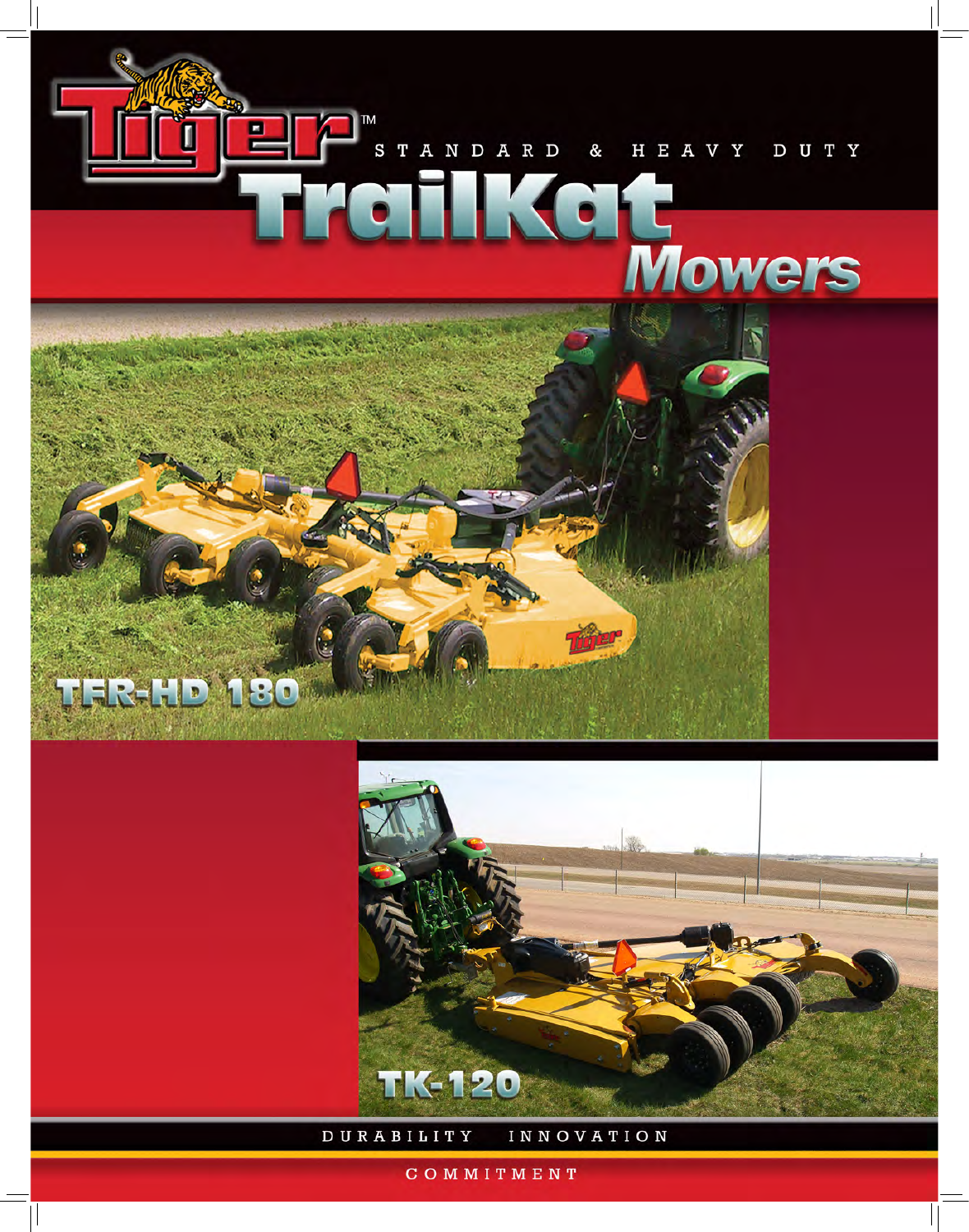









**WetCut available as option on all models**



1

**CONSTRUCTION OF BUSINESS** 



**TK-180**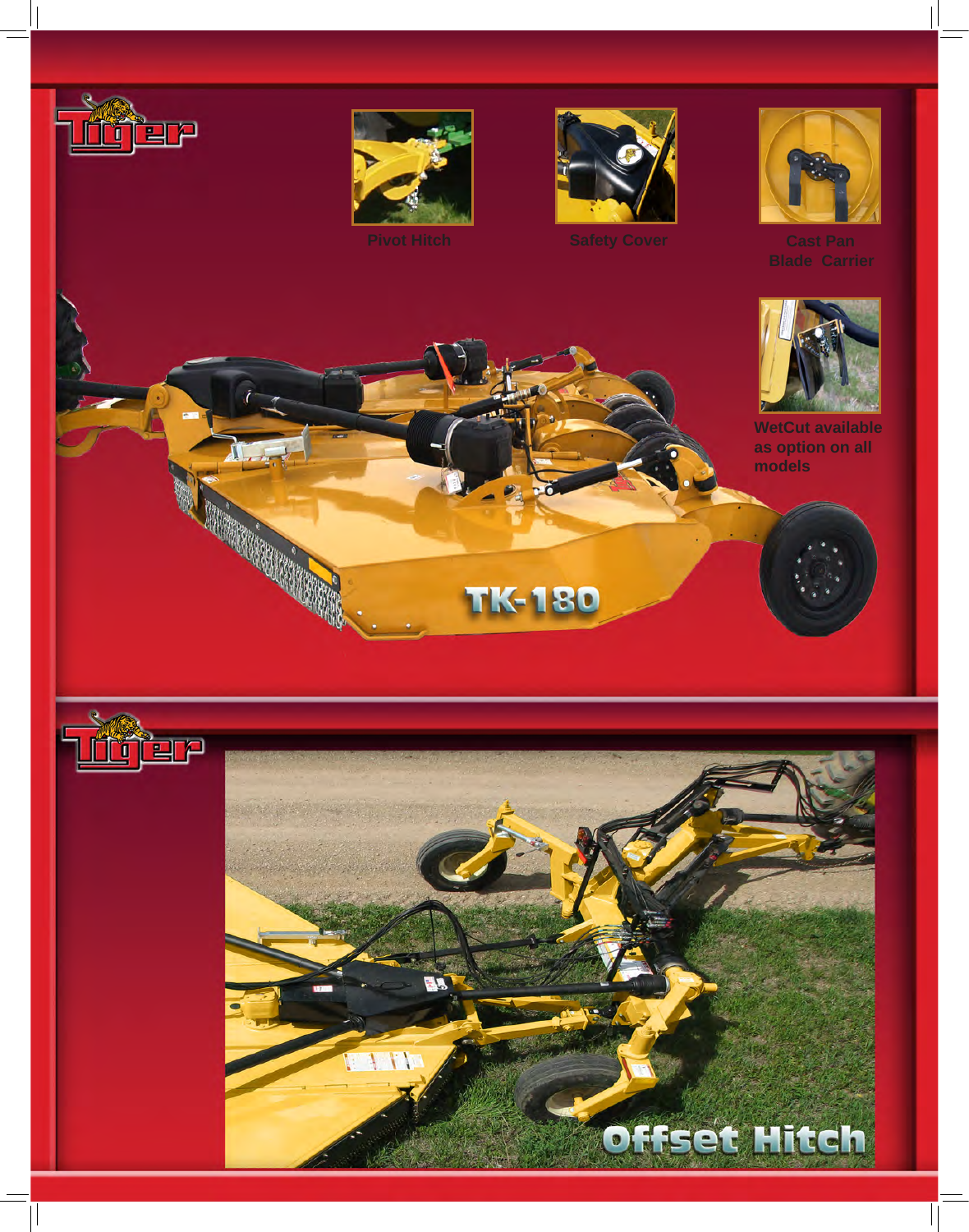## **Specifications**

|                                          | <b>TK-120</b>           | <b>TK-180</b>           | <b>TFR-HD120C</b>       | TFR-HD180C              |
|------------------------------------------|-------------------------|-------------------------|-------------------------|-------------------------|
| <b>Cutting Width</b>                     | 126"                    | 180"                    | 126"                    | 180"                    |
| <b>Overall Width</b>                     | 133"                    | 187"                    | 139"                    | 190"                    |
| <b>Overall Length</b>                    | 183"                    | 183"                    | 192"                    | 192"                    |
| <b>Transport Width, min</b>              | 88"                     | 96"                     | 88"                     | 88"                     |
| <b>Deck Thickness</b>                    | 7GA (3/16")             | 7GA (3/16")             | 7GA (3/16")             | 7GA (3/16")             |
| <b>Weight (approx.)</b>                  | 4,800 lbs.              | 5,455 lbs.              | 5,100 lbs.              | 5,800 lbs.              |
| <b>Minimum PTO HP</b>                    | <b>60 HP</b>            | <b>60 HP</b>            | <b>50 HP</b>            | <b>65 HP</b>            |
| <b>Recommended PTO HP</b>                | <b>75 HP</b>            | <b>85 HP</b>            | <b>75 HP</b>            | <b>90 HP</b>            |
| <b>Cutting Height</b>                    | 2" to 14"               | 2" to 14"               | 1.5 to 17.5"            | 1.5 to 17.5"            |
| <b>Ground Clearance</b>                  | 13.5"                   | 13.5"                   | 17.5"                   | 17.5"                   |
| <b>Cutting Capacity</b>                  | 4.5" Material           | 4.5" Material           | 4" Material             | 4" Material             |
| <b>Blade Overlap</b>                     | 6.0"                    | 6.0"                    | 6.5"                    | 6.5"                    |
| <b>Gear Box Warranty</b>                 | <b>6 year limited</b>   | <b>6 year limited</b>   | 5 year limited          | 5 year limited          |
| <b>Divider Gear Box Rating</b>           | <b>250 HP</b>           | <b>250 HP</b>           | <b>260 HP</b>           | <b>260 HP</b>           |
| <b>Center/Wing Gearbox Rating 225 HP</b> |                         | <b>225 HP</b>           | <b>210 HP</b>           | <b>210 HP</b>           |
| <b>Blade Tip Speed</b>                   | <b>540 PTO RPM</b>      | 540 PTO RPM             | <b>540 PTO RPM</b>      | 540 PTO RPM             |
| <b>Center</b>                            | 16,286 ft/min           | 16,286 ft/min           | 15,981 ft/min           | 15,981 ft/min           |
| <b>Wing</b>                              | 16,422 ft/min           | 16,422 ft/min           | 15,493 ft/min           | 15,493 ft/min           |
| <b>Wing Working Range</b>                | 25° down to 90° up      | 25° down to 90° up      | 25° down to 90° up      | 25° down to 90° up      |
| <b>Walking Axle Center</b>               | <b>Optional</b>         | <b>Optional</b>         | <b>Standard</b>         | <b>Standard</b>         |
| <b>Walking Axles Wings</b>               | <b>Available option</b> | <b>Available option</b> | <b>Available option</b> | <b>Available option</b> |
| <b>LED Light Kit</b>                     | <b>Standard</b>         | <b>Standard</b>         | <b>Standard</b>         | <b>Standard</b>         |
| <b>Required Tractor Remotes</b>          | 2 Remotes               | <b>3 Remotes</b>        | 2 Remotes               | <b>3 Remotes</b>        |

## **Specifications**

## Tiger's Offset Hitch (TOH)

**Allows the tractor to remain on the road while the mower is fully in the ditch. Provides operator safety and comfort with the ability to mow steep ditches without leaving the road. Attaches to 10" and 15" Trailkat mowers.**

**Tiger's Offset Hitch can be used with 540 or 1000 PTO**

**Swivel mounted gear boxes designed to keep drive shafts in line at all times.**

**Patented strut arm allows backing up like 2 wheel trailer.**

**Low center of gravity design provides visibility to cutter head.**

**Transport width is 102"**

**Machine weight 2,757 lbs.**

**Offset Hitch extends mower to the right rear of tractor.**

**Drive line rated at 136 hp.**

**Gear boxes rated at 200 hp continuous.**

**LED lights included.**